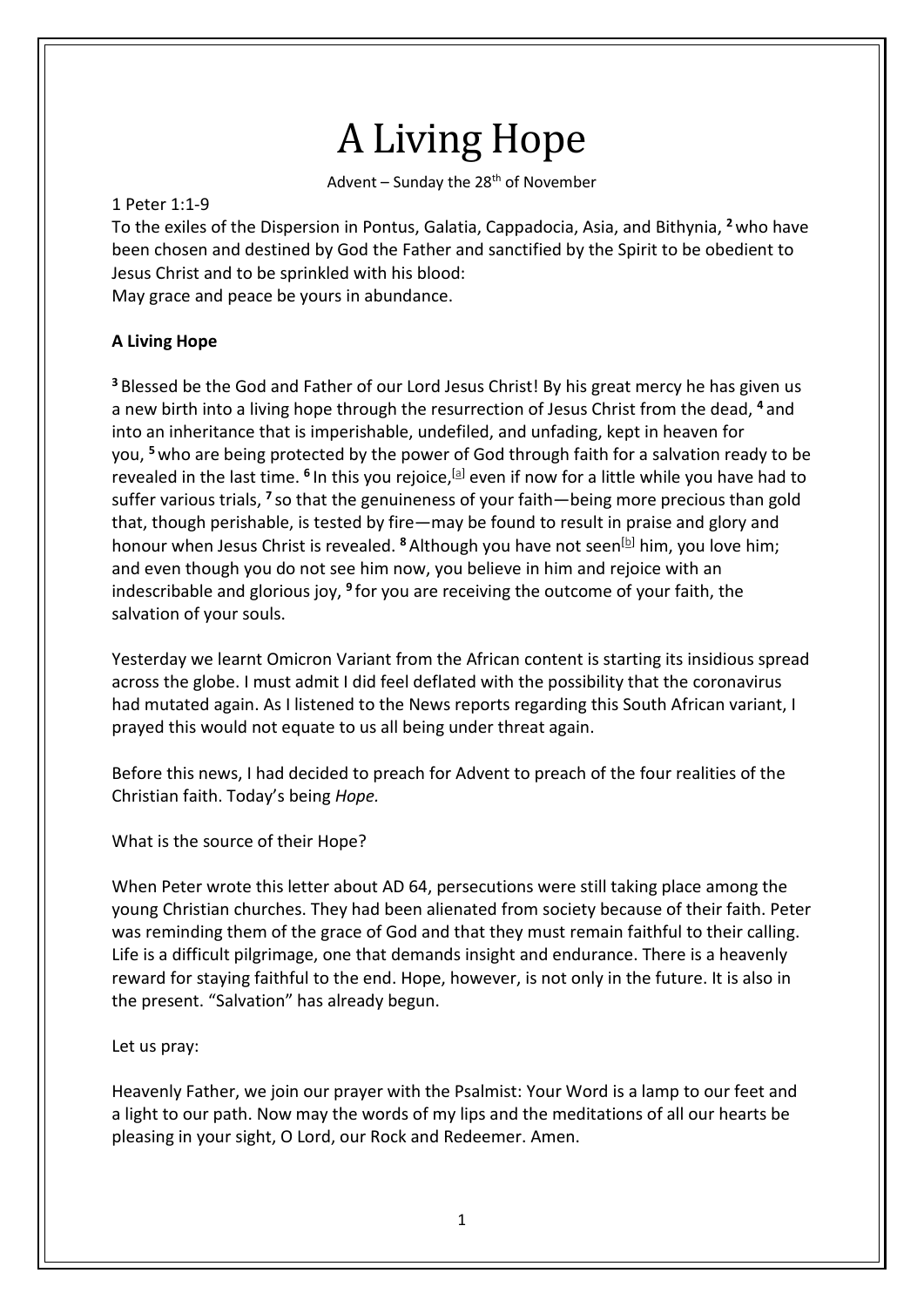**<sup>3</sup> Blessed be the God and Father of our Lord Jesus Christ! By his great mercy he has given us a new birth into a living hope through the resurrection of Jesus Christ from the dead, <sup>4</sup> and into an inheritance that is imperishable, undefiled, and unfading, kept in heaven for you, <sup>5</sup> who are being protected by the power of God through faith for a salvation ready to be revealed in the last time. (1 Peter 1:3-5)**

Peter promised the early Christians a "living hope." Incidentally, the word "salvation" has nothing to do with life after death. In this context, the term salvation means health or wholeness. It is also very close to the Hebrew word SHALOM, which means peace. The Hope that Peter advocated has to do with wholeness or peace that is possible today. For Peter, Hope is an active and living reality. He says that this living Hope is one that can never perish, spoil or fade.

The living Hope that Peter talked about is a hope that never wears out. It will be there longer than any antique. The Hope of God is a hope that never dies or fades**. It is infinite, permanent.**

In our English understanding – we do not see the permanent nature of the term Hope. We tend to add the word so, I hope so … yet this is far from the original language – to place your Hope on something – it was like building upon a sure foundation. There was not a hint of doubt.

The early Church was in danger of giving up their faith because of the persecutions they endured. They were required to take stock so they could keep the Hope that was given to them. They were required to express their faith. The Apostle Peter assures Christ's followers that God is with them in the present moment. They were to live with a *hope* that would never perish, spoil or fade. With Hope like that, they could withstand any sufferings, hardships or crises that came their way; and for us, another coronavirus variant?

When all seems hopeless, we have three choices.

1. The first is to abandon Hope.

When all seems hopeless, do you give up? Do you abandon your faith and resolve that nothing can be done?

#### *Abandoning our faith will only make things worse*.

- 2. The second choice we have is to pretend. We can either abandon Hope or pretend. Both lead to hopelessness.
- 3. There is a third choice. We can believe, just as Peter did, that there is indeed a living hope.

#### Erickson wrote:

*The one who has Hope, who knows the why for his existence, will bear almost any problems in a real sense. The why the purpose of existence is related to the future and what on anticipates will occur:*